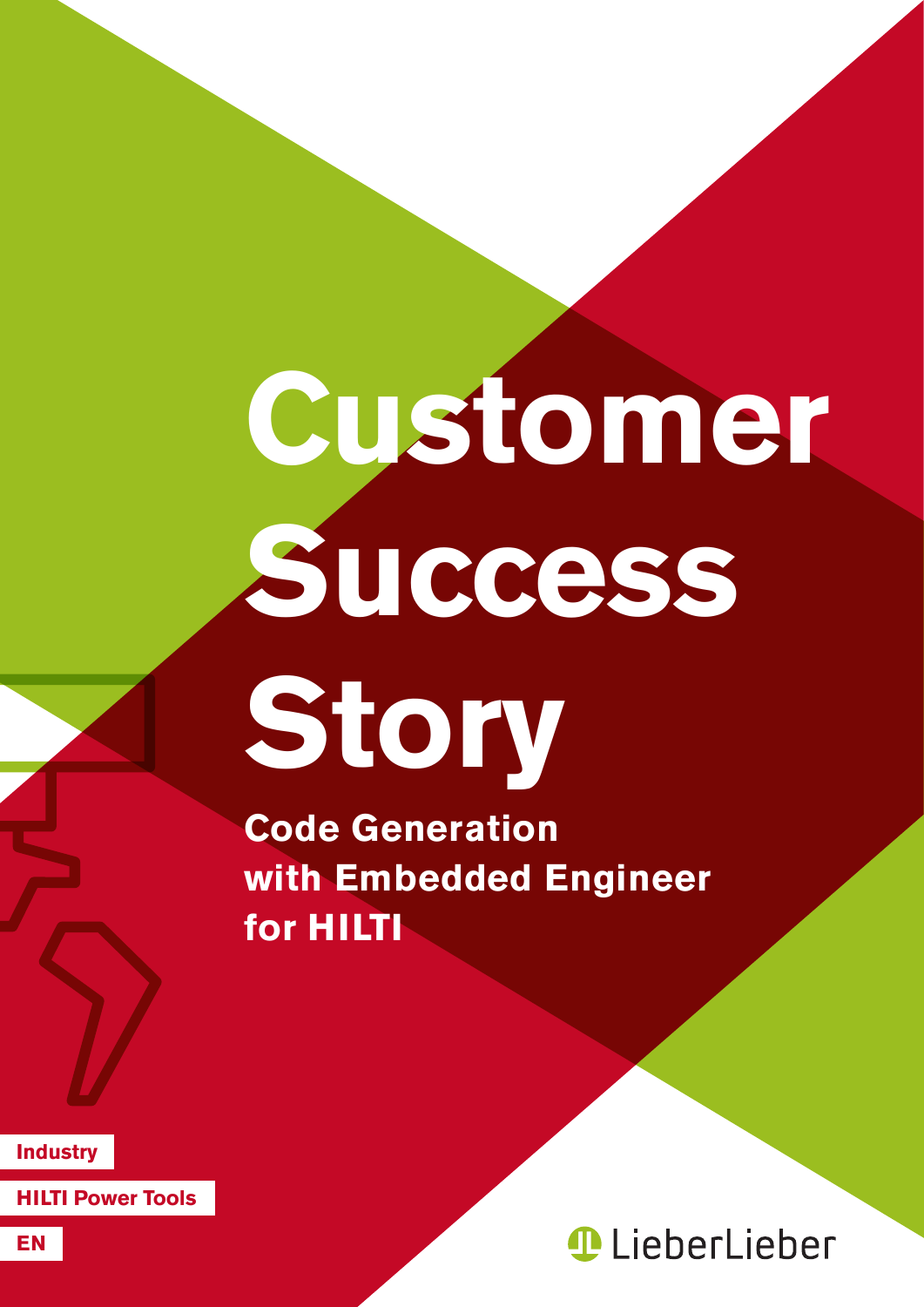## LieberLieber Software: Hilti chooses Code Generator

Following exhaustive tests, the renowned construction industry supplier Hilti decided on LieberLieber's Code Generator for Embedded Systems for Enterprise Architect.

**(Vienna/Kaufering near Munich, 10.04.2014)** – Following exhaustive tests, the renowned construction industry supplier Hilti decided on LieberLieber's uml2code Code Generator for Embedded Systems for Enterprise Architect. Roman Bretz, CTO of LieberLieber Software: "We are proud that we could convince the Hilti development team of the benefits of our Code Generator after a one-year pilot phase. This confirms that we can also generate UML models from complex code which suits the very high requirements of the embedded industry. Moreover, our approach allows already existing code to be integrated without a problem – which is decisive for entering running projects." As a parter of Sparx Systems, LieberLieber creates solutions for the optimized, user-friendly implementation of the popular UML modeling tool Enterprise Architect, used by over 300,000 users world-wide. LieberLieber uml2code is especially aimed at embedded software developers and software architects in the area of Embedded Systems, but can also be useful for testers and integration managers. The solution enables code generation from UML structures, state machines and activity models, and creates platform-independent C++ and MISRA-conform C-Code from UML models.



Roman Bretz CTO of LieberLieber **Software** 

We are proud that we could convince the Hilti development team of the benefits of our Code Generator after a one-year pilot phase. This confirms that we can also generate UML models from complex code which suits the very high requirements of the embedded industry. Moreover, our approach allows already existing code to be integrated without a problem – which is decisive for entering running projects.

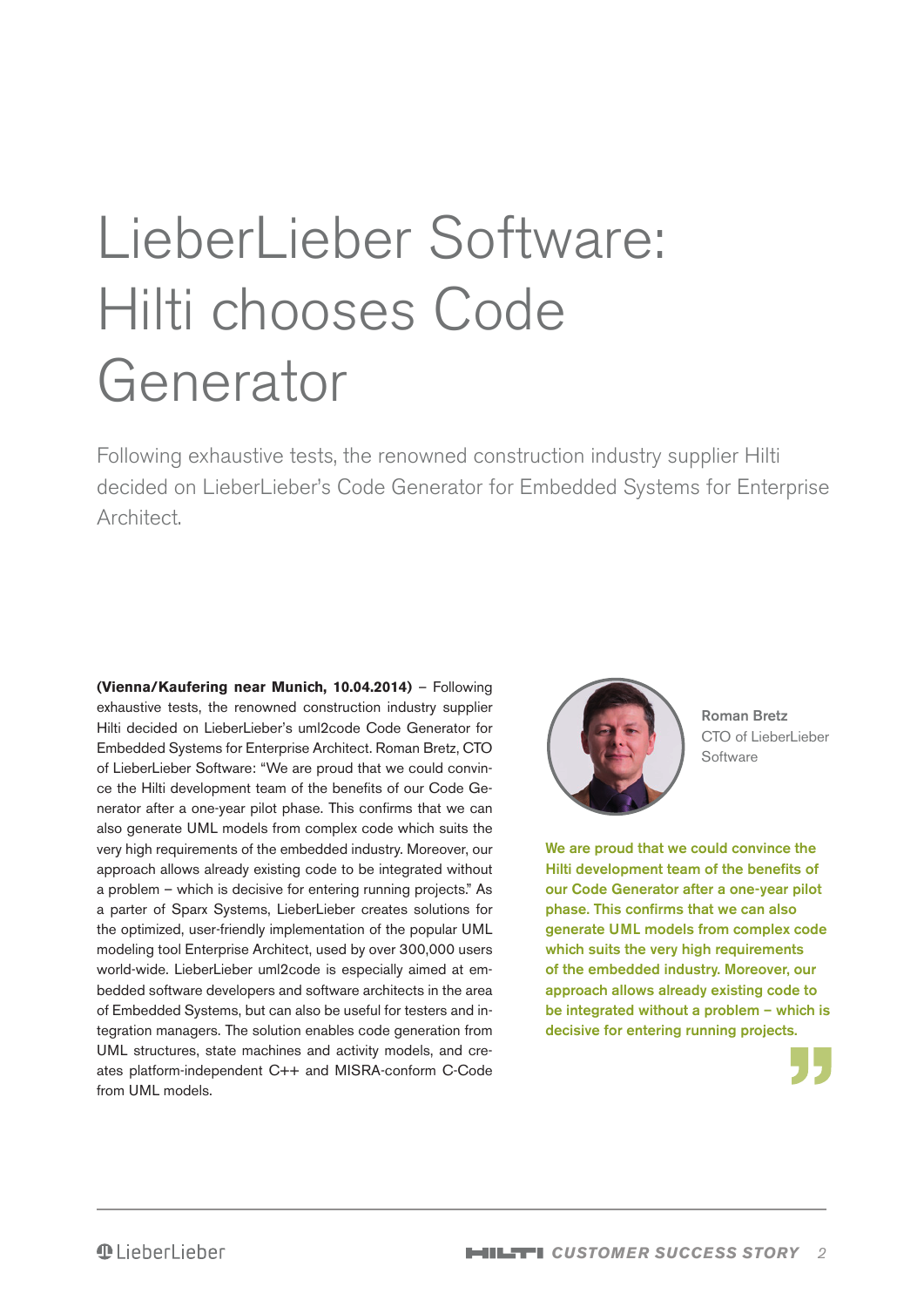

**Big test, big benefits** – Hilti supplies the construction industry globally with technologically-leading products, systems and services, and employs around 21,000 associates in more than 120 countries. Software for electrical power tools is developed at the Kaufering development center. Dr.-Ing. Michael Fuchs, Software, Electronics & Drives Department, who lead the LieberLieber Codegenerator implementation project: "Due to its brilliant cost/ performance ration, Enterprise Architect has been successfuly implemented at the Hilti headquarters in Liechtenstein, however without code generation. Therefore, in close collaboration with LieberLieber and with the assistance of a student trainee, we have begun to closely examine the code generator and adapt it to our specifications. The goal of this totally new approach has been to further improve the quality and productivity of our developments. Our project expectations have been surpassed and we have been able to clearly achieve all goals!"

**All guidelines met** – The topic of code generation has occupied Hilti developers for several years, therefore everyone is happy to finally have found a suitable solution in LieberLieber uml2Code. One of the key conditions for the selection of the Code Generator has been that it cannot presuppose any special requirements (such as a framework). Already-existing code should continue to be useable, and taken over into the entire solution problem-free. In addition, the Generator must also be open for company-specific adaptations. "When implementing other code generators, these requirements were not fulfilled. Therefore, it soon became clear that the approach of LieberLieber was very practical and promising for us," highlights Fuchs.



Dipl. Ing. Michael Fuchs Software, Electronics & Drives Department

Due to its brilliant cost/performance ration, Enterprise Architect has been successfuly implemented at the Hilti headquarters in Liechtenstein, however without code generation. Therefore, in close collaboration with LieberLieber and with the assistance of a student trainee, we have begun to closely examine the code generator and adapt it to our specifications. The goal of this totally new approach has been to further improve the quality and productivity of our developments. Our project expectations have been surpassed and we have been able to clearly achieve all goals!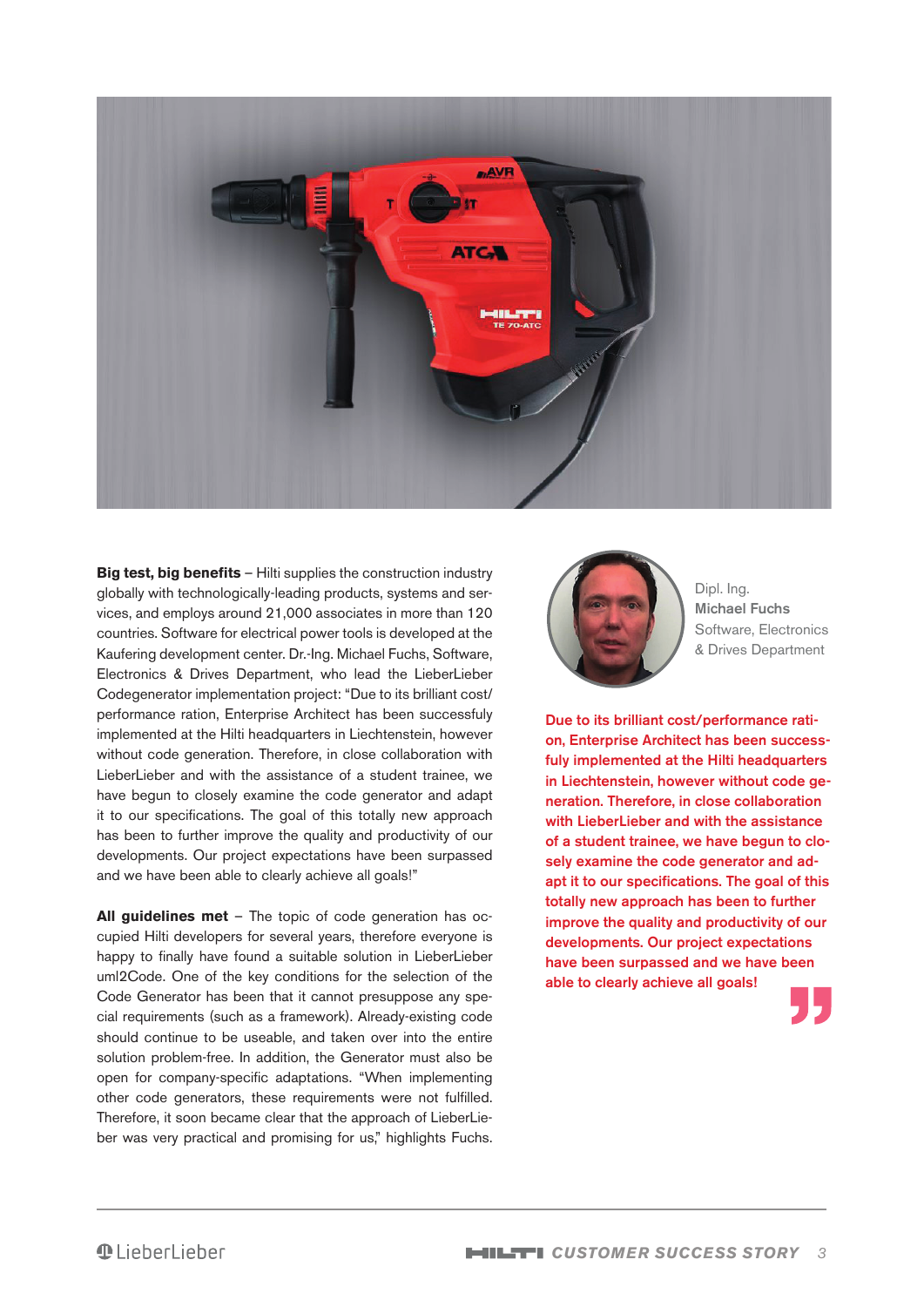The student trainee implemented company-specific adaptations in close cooperation with LieberLieber. Such a project also naturally implies a certain learning curve: "Since during code generation activity diagrams and state machines play the greater roles, the internal learning curve can be reduced to one week. After this time, our developers can already model on their own and generate runnable code – another very positive surprise," concludes Fuchs. As a next step, a suitable debugging solution is being developed with LieberLieber partner iSYSTEM to complete the code generation.

Since during code generation activity diagrams and state machines play the greater roles, the internal learning curve can be reduced to one week. After this time, our developers can already model on their own and generate runnable code – another very positive surprise.



## **About Hilti**

Hilti was founded in 1941 and supplies the global construction industry with technologicaally-leading products, systems and services. The offer the professional builder innovative solutions with dominant added value. Hilti distinguishes itself through outstanding innovation, highest quality, direct customer relationships and effective marketing. Hilti has about 21,000 associates worldwide in more then 120 countries. The headquarters of the Hilti Group is located in Schaan in Liechtenstein.

Learn more at www.Hilti.com